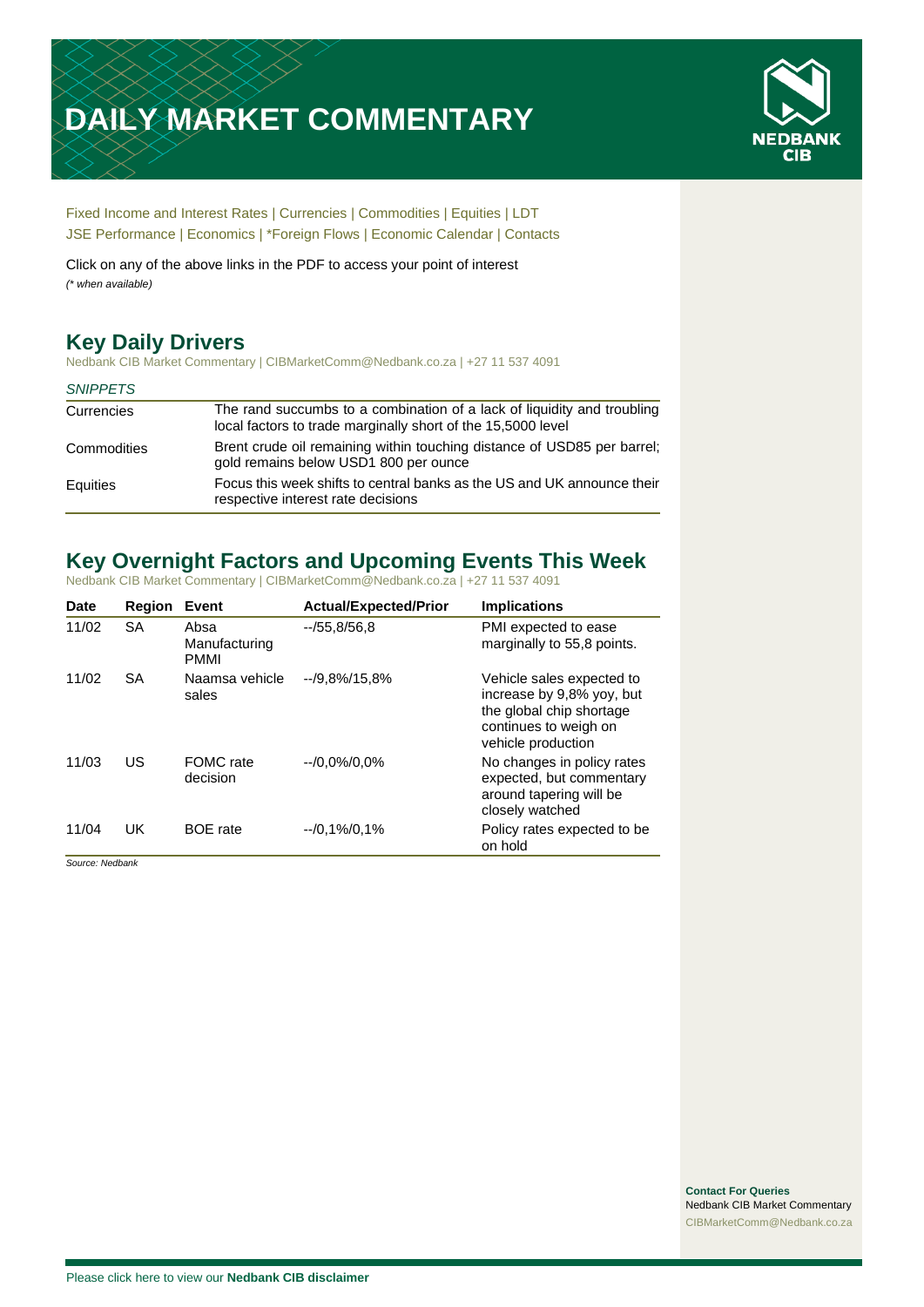### <span id="page-1-0"></span>**Fixed Income and Interest Rates**

Bond flow sales |+2711 535 4021 | Corporate Money Markets | +2711 535 4007 | Business Bank Money Markets | +2711 535 4006

| <b>Bonds</b>                  | Last price     | Δ<br>1d | Δ<br><b>MTD</b> | Δ<br><b>YTD</b> | Δ<br>12Month | <b>MTD</b> trend |
|-------------------------------|----------------|---------|-----------------|-----------------|--------------|------------------|
|                               | %              | bps     | bps             | bps             | bps          |                  |
| R2023-1,3 yrs                 | 5.57           | 0,95    | 0,95            | 105,45          | 133,85       | ۸                |
| R186-5,1 yrs                  | 8,19           | 1,70    | 1,70            | 152,50          | 109,80       | ۸                |
| R2030-8,2 yrs                 | 9,62           | $-0,20$ | $-0,20$         | 88,40           | 26,00        | ψ                |
| R2048-26,3 yrs                | 10,82          | $-0,65$ | $-0,65$         | 2,05            | $-94,55$     | ψ                |
| <b>US 10 vr</b>               | 1,54           | $-1,31$ | $-1,04$         | 62,87           | 69,93        | ψ                |
| <b>UK 10 yr</b>               | 1,06           | 2,80    | 2,80            | 86,50           | 80,00        | ۸                |
| German 10 yr                  | $-0,10$        | 0,40    | 0,40            | 46,70           | 52,50        | ۸                |
| Japan 10 yr                   | 0,09           | $-1,00$ | $-1,30$         | 6,50            | 4,10         | J                |
|                               |                | Δ       | Δ               | Δ               | Δ            | <b>MTD</b> trend |
|                               |                |         |                 |                 |              |                  |
| <b>Money Market</b>           | Last price     | 1d      | <b>MTD</b>      | <b>YTD</b>      | 12Month      |                  |
|                               | $\frac{9}{20}$ | bps     | bps             | bps             | bps          |                  |
| SA reporate                   | 3,50           | 0,00    | 0,00            | 0,00            | 0,00         | ۰                |
| SA prime rate                 | 7,00           | 0,00    | 0,00            | 0,00            | 0,00         | ♦                |
| SA CPI (MTD = previous month) | 5,00           |         | 10,00           | 190,00          | 200,00       | ۸                |
| SA 3m JIBAR                   | 3,68           | 0.00    | 0,80            | 4,10            | 35,00        | ۸                |
| SA 3m NCD                     | 3,61           | $-6,25$ | $-6,25$         | $-1,25$         | 28,75        | ψ                |
| SA 6m NCD                     | 4,39           | $-1,25$ | $-1,25$         | 51,25           | 101,25       | ψ                |
| SA 12m NCD                    | 5,29           | 3,75    | 3,75            | 121,25          | 181,25       | ۸                |
| US 3m LIBOR                   | 0,13           | 0,06    | 0,21            | $-10,61$        | $-8,21$      | φ                |
| UK 3m LIBOR                   | 0,23           | $-2,20$ | 14,64           | 20,28           | 17,95        | ۸                |
| Japan 3m LIBOR                | $-0.08$        | 0,12    | $-0,38$         | $-0,05$         | 1,90         | ψ                |

| <b>FRAs and Swaps</b>            | Last price                   | Δ<br>1d | Δ<br><b>MTD</b> | Δ<br><b>YTD</b> | Δ<br>12Month        | <b>MTD</b> trend |
|----------------------------------|------------------------------|---------|-----------------|-----------------|---------------------|------------------|
|                                  | $\frac{9}{20}$               | bps     | bps             | bps             | bps                 |                  |
| 3X6 FRA                          | 4,34                         | $-4,00$ | 0,00            | 103,00          | 119,00              | ۰                |
| 6X9 FRA                          | 4,83                         | 0,00    | 4,00            | 3,00            | 4,00                | ۸                |
| 9X12 FRA                         | 5,53                         | $-5,00$ | 0,00            | 220,50          | 233,00              | ۰                |
| 18X21 FRA                        | 6,78                         | $-6,50$ | 0,00            | 299,50          | 309,00              | ۰                |
| SA 2yr Swap                      | 5,57                         | 0,10    | 1,90            | 201,80          | 217,40              | ۸                |
| SA 3yr Swap                      | 6,12                         | $-1,75$ | 1,00            | 221,00          | 226,50              | φ                |
| SA 5yr Swap                      | 6,85                         | 1,00    | 0,25            | 210,00          | 195,25              | ♠                |
| SA 10yr Swap                     | 7,89                         | 2,00    | 0,00            | 129,50          | 81,00               | ۰                |
| SA 15yr Swap                     | 8,36                         | 0,00    | 0,00            | 91,00           | 34,00               | ♦                |
|                                  |                              |         |                 |                 |                     | <b>MTD</b> trend |
|                                  |                              |         |                 |                 |                     |                  |
| <b>Spreads</b>                   |                              | Δ<br>1d | Δ<br><b>MTD</b> | Δ<br><b>YTD</b> | $\Delta$<br>12Month |                  |
|                                  | Last price<br>$\frac{9}{20}$ | bps     | bps             | bps             | bps                 |                  |
| 2v10v                            | $-2,32$                      | $-1,90$ | 1,90            | 72,30           | 136,40              |                  |
| 3v10y                            | $-1,77$                      | $-3,75$ | 1,00            | 91,50           | 145,50              | ۸                |
| R2030-R2023                      | 4,05                         | $-1,15$ | $-1,15$         | $-17,05$        | $-107,85$           | ♠<br>ψ           |
| R2048-R2030                      | 1,20                         | $-0,45$ | $-0,45$         | $-86,35$        | $-120,55$           | ψ                |
| 5y-R2030                         | $-2,77$                      | 1,20    | 0,45            | 121,60          | 169,25              | φ                |
| 10y-R2030                        | $-1,73$                      | 2,20    | 0,20            | 41,10           | 55,00               |                  |
| 15y-R2030                        | $-1,26$                      | 0,20    | 0,20            | 2,60            | 8,00                | ♠<br>φ           |
| SA 5yr CDS spread - basis points | 213,00                       |         | 0,50            | 5,00            | $-67,00$            | φ                |

### **US 10 Year Yield SA 10 Year Yield**



*Source: Bloomberg, Nedbank Source: Bloomberg, Nedbank*

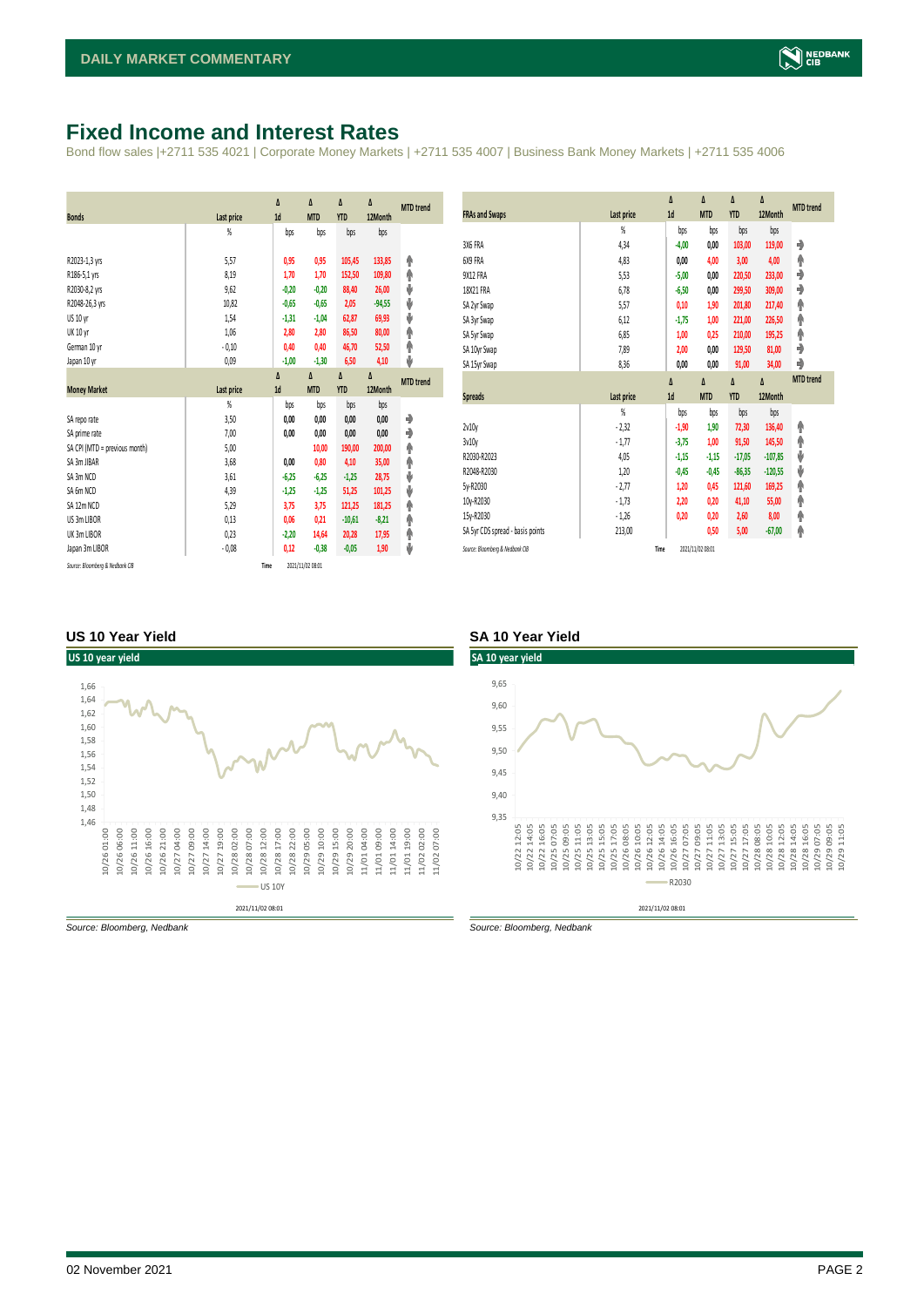

### <span id="page-2-0"></span>**Currencies**

Business Banking FX | +27 11 535 4003 | Corporate FX | +2711 535 4002 | Institutional FX | +011 535 4002

- The final session of the week saw the rand trading around the 15,1600 level at the time of the local open. The local unit lost ground for much of the session to trade marginally above the 15,3000 level before ending the week trading at 15,2375. The rand again came under pressure yesterday as local participants were not in due to the public holiday, trading to a high around 15,4500 on the day. This morning, the rand is trading weaker again in a limited liquidity environment, the EURZAR is currently trading at 17,9350 and the GBPZAR is trading at 21,1065.
- The international markets saw the major currency pairs lose ground going into month-end. The EURUSD traded from an opening level around 1,1668 to end the day at 1,1562; this morning, it has recovered marginally to trade at 1,1605. The GBPUSD is currently trading at 1,3658, having opened on Friday at 1,3788. Gold also lost ground going into the weekend; having opened around 1 796,50, it ended the week at 1 776,20. This morning, it is again trading back towards the 1 800,00 level at 1 793,50 currently.
- Global focus this week will be on the US NFP data on Friday. Ahead of that, local focus will be on the outcome of the local elections.
- The rand lost ground over the course of the last month. On Friday, it breached beyond the 15,3000 short-term technical resistance level. During yesterday's session, the only USD selling interest was driven by order-book interest, and this saw the rand trade towards the 15,5000 level; the next level is around the 15,7500 level.

| <b>Majors</b>                   | Last price | X <sub>A</sub><br>$-1d$ | X <sub>A</sub><br><b>MTD</b> | $\%$ $\Lambda$<br><b>YTD</b> | $% \Lambda$<br>12Month | <b>MTD</b> trend | <b>USD trend</b>    |
|---------------------------------|------------|-------------------------|------------------------------|------------------------------|------------------------|------------------|---------------------|
| <b>GBPUSD</b>                   | 1.37       | $-0.10$                 | $-0,23$                      | $-0,14$                      | 5.68                   | ψ                | USD strength        |
| <b>EURUSD</b>                   | 1.16       | 0.00                    | 0.42                         | $-4,99$                      | $-0.30$                | ۸                | USD weakness        |
| <b>LISDIPY</b>                  | 113.69     | $-0.27$                 | $-0.23$                      | $-9,18$                      | 7.89                   | s                | <b>USD</b> weakness |
| <b>USDAUD</b>                   | 1,34       | 0.45                    | 0.40                         | 2,73                         | $-5,76$                | Φ                | USD strength        |
|                                 |            | $X\Delta$               | $X\Delta$                    | $% \Delta$                   | $% \Delta$             | <b>MTD</b> trend | <b>ZAR trend</b>    |
| <b>Rand crosses</b>             | Last price | $-1d$                   | <b>MTD</b>                   | <b>YTD</b>                   | 12Month                |                  |                     |
| <b>USDZAR</b>                   | 15,43      | 0.03                    | 1.25                         | 4,79                         | $-5.13$                | ٠                | ZAR weakness        |
| <b>GRP7AR</b>                   | 21.07      | $-0.03$                 | 0.96                         | 4.65                         | 0.65                   | ۸                | <b>7AR</b> weakness |
| <b>EURZAR</b>                   | 17,91      | 0.05                    | 1.74                         | $-0,22$                      | $-5,56$                | ٠                | <b>7AR</b> weakness |
| AUD7AR                          | 11,56      | $-0,25$                 | 0.86                         | 2,19                         | 1,08                   | ۸                | <b>7AR</b> weakness |
| ZARJPY                          | 7,37       | $-0,80$                 | $-1,45$                      | 4,58                         | 12,28                  | ۵                | ZAR weakness        |
|                                 |            | X <sub>A</sub>          | X <sub>A</sub>               | $% \Delta$                   | $% \Delta$             | <b>MTD</b> trend | <b>ZAR trend</b>    |
| <b>African FX</b>               | Last price | $-1d$                   | <b>MTD</b>                   | <b>YTD</b>                   | 12Month                |                  |                     |
| ZARMWK (Malawian kwacha)        | 52,99      | $-0,52$                 | $-0,52$                      | 0,91                         | 11,86                  | v                | <b>7AR</b> weakness |
| ZARBWP (Botswana pula)          | 0.74       | $-0.36$                 | $-0.86$                      | 0,51                         | 4.82                   | ψ                | <b>7AR</b> weakness |
| ZARKES (Kenvan shilling)        | 7.21       | $-0.29$                 | $-1.19$                      | $-3,13$                      | 6.83                   | v                | <b>7AR</b> weakness |
| ZARMUR (Mauritian rupee)        | 2.79       | $-1,17$                 | $-1,02$                      | 3,24                         | 11.24                  | ψ                | <b>7AR</b> weakness |
| ZARNGN (Nigerian naira)         | 26,81      | $-1.03$                 | $-1.03$                      | $-0,98$                      | 12,45                  | v                | <b>7AR</b> weakness |
| ZARGHS (Ghanian cedi)           | 0,40       | $-0,10$                 | $-1,32$                      | $-1,09$                      | 8,91                   | v                | <b>7AR</b> weakness |
| ZARZMW (Zambian kwacha)         | 1,12       | $-0,22$                 | $-0,94$                      | $-28,71$                     | $-12,68$               | ψ                | <b>7AR</b> weakness |
| ZARMZN (Mozambican metical)     | 4.14       | $-0.42$                 | $-1.48$                      | $-23,18$                     | $-9.08$                | ٠                | ZAR weakness        |
|                                 |            | X <sub>A</sub>          | $X\Lambda$                   | $\%$ $\Lambda$               | $% \Lambda$            | <b>MTD</b> trend | <b>USD trend</b>    |
| <b>Emerging Market FX</b>       | Last price | $-1d$                   | <b>MTD</b>                   | <b>YTD</b>                   | 12Month                |                  |                     |
| <b>USDBRL (Brazilian Real)</b>  | 5,69       | 0.87                    | 0.87                         | 8,57                         | $-1.04$                | ٠                | USD strength        |
| USDTRY (Turkish Lira)           | 9,54       | 0.05                    | $-0.65$                      | 22,05                        | 11.72                  | Φ                | USD weakness        |
| <b>USDMXN (Mexican Peso)</b>    | 20.90      | 0.27                    | 1.61                         | 4.71                         | $-2.28$                | ٠                | USD strength        |
| <b>USDINR</b> (Indian Rupee)    | 74,77      | $-0,14$                 | $-0,14$                      | 2,28                         | 0,45                   | ÷                | USD weakness        |
| <b>USDRUB (Russian Ruble)</b>   | 71.57      | 0.88                    | 0.88                         | $-3,98$                      | $-12.53$               | ۸                | USD strength        |
| Source: Bloomberg & Nedbank CIB | Time       |                         | 2021/11/02 08:01             |                              |                        |                  |                     |

• Possible trading range for the rand today: 15,2500 to 15,7500

*\*Please note that the sign on the % change reflects the change on the headline number. The narrative indicates the trend direction over the month. For trade in any of these currencies, contact our FX dealing desks*



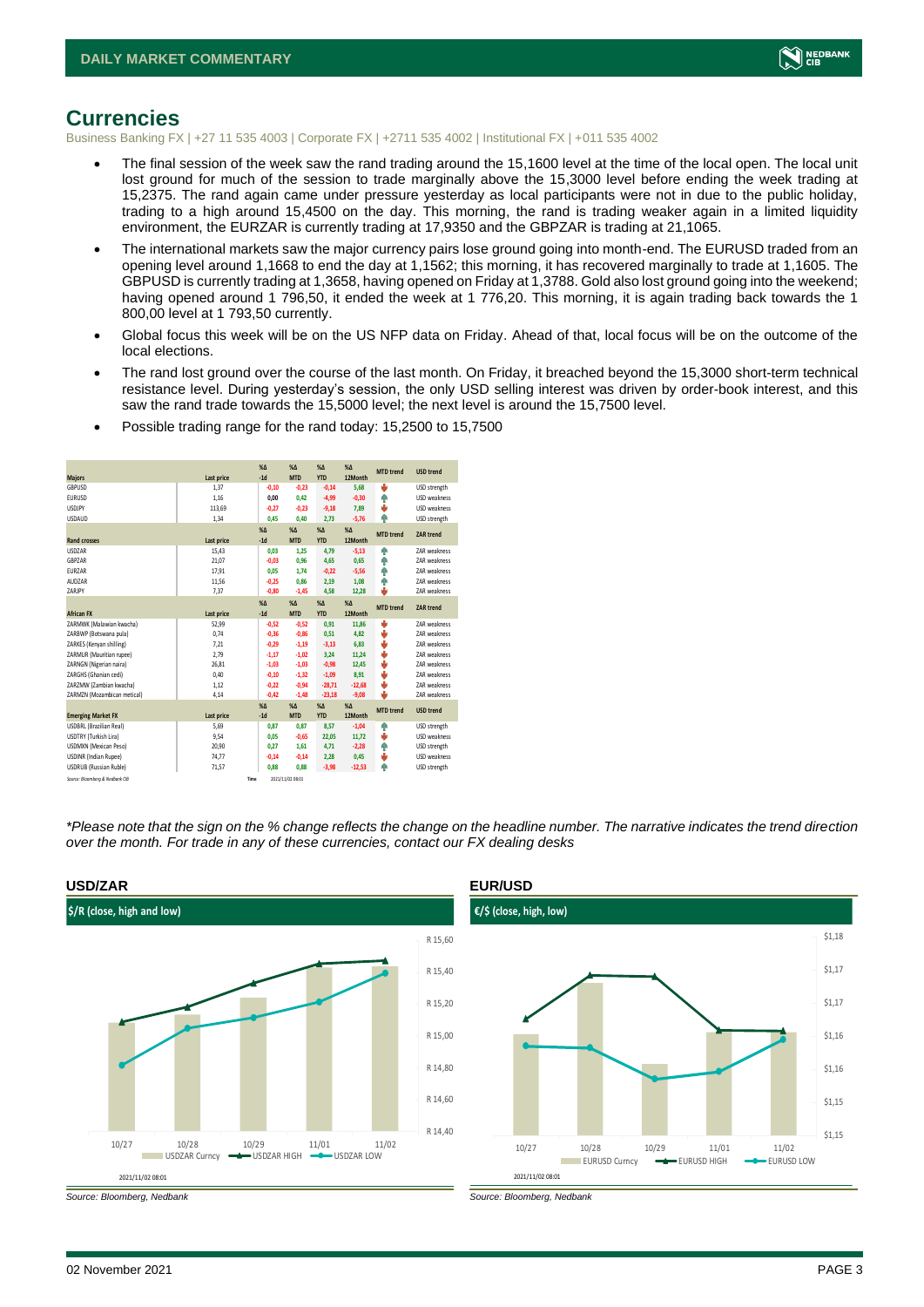

### <span id="page-3-0"></span>**Commodities**

Nedbank CIB Market Commentary | CIBMarketComm@Nedbank.co.za | +27 11 537 4091| +27 11 535 4038

- Benchmark crude oil retains its bid bias with Brent crude oil remaining within touching distance of USD85 per barrel. With the rand remaining on the back foot, the rand price of Brent crude oil has moved north of R1 300 per barrel.
- Gold remains below USD1 800 per ounce while PGMs are also better offered, although both platinum and palladium have enjoyed strong sessions prior to this morning's decline.

### Source: Bloomberg

| <b>Commodities</b>              | Last price    | $%$ $\Delta$<br>$-1d$ | $% \Delta$<br><b>MTD</b> | $% \Delta$<br><b>YTD</b> | $%$ $\Delta$<br>12Month | <b>MTD</b> trend |
|---------------------------------|---------------|-----------------------|--------------------------|--------------------------|-------------------------|------------------|
| Brent near future (\$)          | 84,90         | 0,22                  | 0,62                     | 63,90                    | 117,86                  | G                |
| WTI crude (\$)                  | 84,14         | 0,11                  | 0,68                     | 73,41                    | 128,58                  | η,               |
| Gold spot (\$)                  | 1793,72       | 0,02                  | 0,58                     | $-5,51$                  | $-5,37$                 | q,               |
| Platinum spot (\$)              | 1 061,62      | $-0,62$               | 3,85                     | $-0,98$                  | 23,11                   | 4                |
| SA white maize spot (R)         | 3 3 4 9 . 0 0 | 0,84                  | 0,00                     | 0,96                     | $-7,94$                 | ჟ                |
| Source: Bloomberg & Nedbank CIB |               | Time                  | 2021/11/02 08:01         |                          |                         |                  |



2021/11/02 08:01

*Source: Bloomberg, Nedbank*



*Source: Bloomberg, Nedbank Source: Bloomberg, Nedbank*

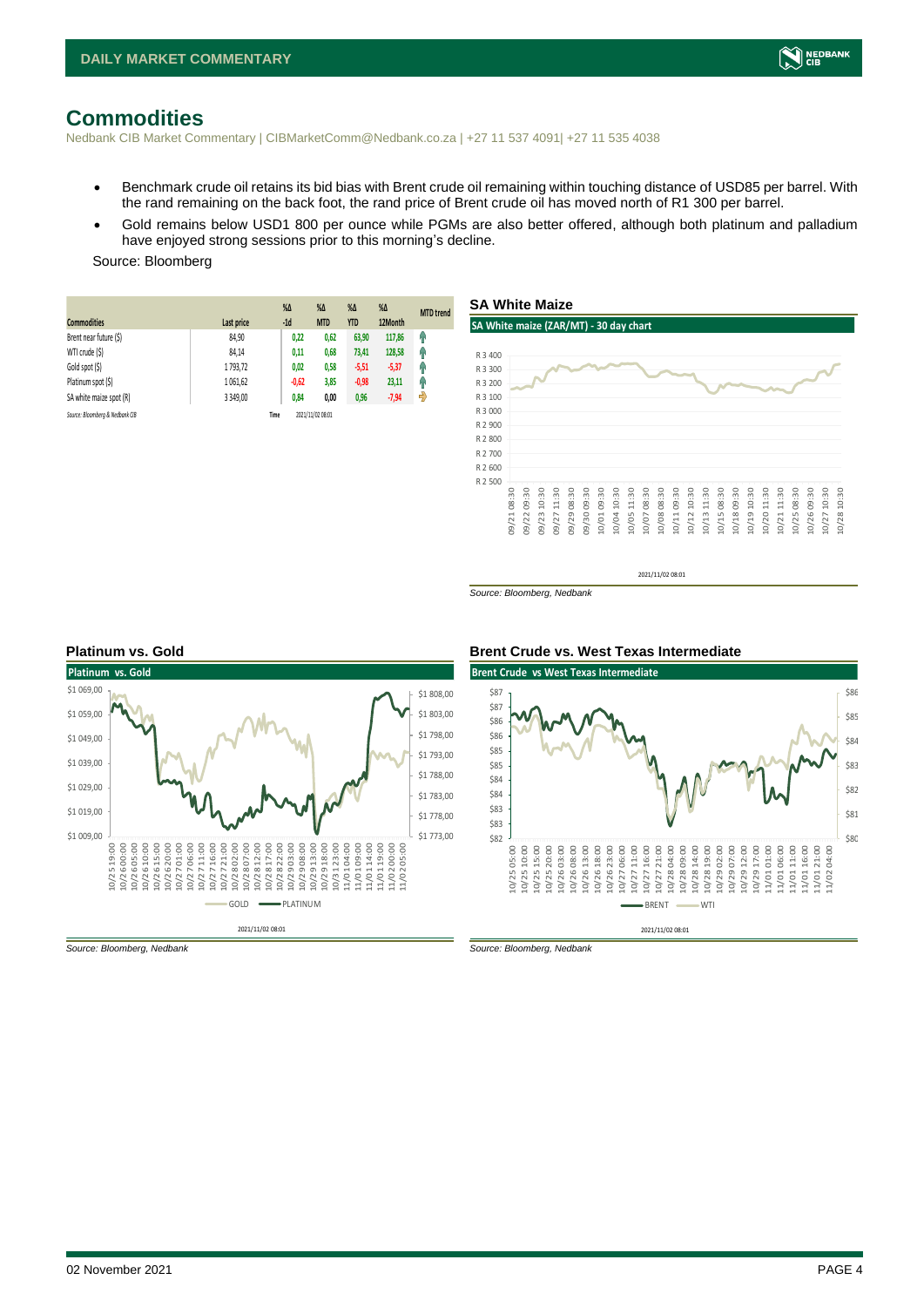

## <span id="page-4-0"></span>**Equities**

Cash equities | +2711 535 4030/31

### **South Africa**

• Top40 -0,47%; global markets seem to be wrapping up the week on a -ve note as Apple and Amazon disappoint; NPN - 1,19%. Resi10 -0,79% down 2% from intraday highs with golds the main laggards and IMP -4,47% stands out on plats; GLN +1,06%. Banks +0,12% taking a breather from the beating they have been getting; retailers +1,73%; telcos +0,56%; SAPY - 1,20%. TFG +1,73%; T/U for 2Q FY 2022 slight miss on earnings coming from Aus; group retail turnover growth of 18%; London +ve. DGH +1,83%; 1Q update recorded double-digit group revenue and volume improvement in the 20s...all about takeover. IMP -4,47%; 1Q update…a poor read...loads of operational issues at the start of the quarter; gross tonnes milled decreased by 6%. GLN +1,06%; 3Q update FY 2021 adjusted EBIT to exceed the top end of its USD2,2-3,2bn per annum long-term guidance range. TKG -1,28%; 1H trading update…HEPS is expected to increase 25-35%/54,8 to 76,7 cps higher.

### **UK/Europe**

• European markets rose despite rising concerns on inflation globally as positive earnings boosted sentiment. The European Stoxx 50 was up 0,70%. The UK's FTSE 100 gained 0,71%, Germany's DAX advanced 0,72% and France's CAC 40 advanced 0,92%.

### **USA**

• US markets continue making fresh record highs with the Dow Jones touching the 36 000 mark for the first time. Corporate earnings beating consensus estimates have been the main driver, with the S&P 500 up c.6% since the beginning of earnings season, overshadowing inflation concerns. The Nasdaq rose 0,63%, outperforming the S&P 500, which rose 0,18%.

### **Asia**

• Asian markets have followed suit with tech leading gains, sentiment lifted by Yellen's remarks on the potential reduction of trade tariffs between the US and China and hopes that the regulatory crackdown has eased. The Hang Seng is up 0,73% with the likes of the Alibaba Group gaining 2,01% while Tencent is down 0,17% giving back earlier gains, dropping c.2% from its intra-day highs.

|                                 |              | $\%$ $\Delta$ | $\%$ $\Delta$    | $\%$ $\Delta$ | $\%$ $\Delta$ | 2020        | <b>MTD</b> trend |
|---------------------------------|--------------|---------------|------------------|---------------|---------------|-------------|------------------|
| <b>Developed Markets</b>        | Last price   | $-1d$         | <b>MTD</b>       | <b>YTD</b>    | 12Month       | Performance |                  |
| Dow Jones                       | 35 913,84    | 0,26          | 0,26             | 17,34         | 33,38         | 22,34       | ٨                |
| Nasdao                          | 15 595,92    | 0.63          | 0.63             | 21,01         | 42,33         | 35,23       | Α                |
| S&P 500                         | 4613,67      | 0,18          | 0,18             | 22,83         | 39,38         | 28,88       | ٨                |
| DJ Eurostoxx 50                 | 4 280,47     | 0.70          | 0.70             | 20,49         | 41,76         | 25,12       | Ą                |
| DAX                             | 15 806,29    | 0.75          | 0.75             | 15,22         | 34,08         | 25,22       | Ĥ                |
| CAC                             | 6893,29      | 0,92          | 0,92             | 24,17         | 46,94         | 26,46       | ٨                |
| <b>FTSE</b>                     | 7288,62      | 0,71          | 0,71             | 12,82         | 28,89         | 12,00       | ٨                |
| ASX200                          | 7324,30      | $-0,63$       | 0,01             | 11,19         | 23,07         | 13,38       | Α                |
| Nikkei 225                      | 29 535.77    | $-0,38$       | 2.23             | 7.62          | 26.79         | 20,93       | Ą                |
| MSCI World                      | 3 190,54     | 0,50          | 0,50             | 18,61         | 37,40         | 25,19       | Α                |
|                                 |              | $\%$          | $\%$ $\Delta$    | $\%$ $\Delta$ | $\%$ $\Delta$ | 2020        |                  |
| <b>Emerging Markets</b>         | Last price   | $-1d$         | <b>MTD</b>       | <b>YTD</b>    | 12Month       | Performance | <b>MTD</b> trend |
| Hang Seng                       | 25 192,17    | 0,15          | $-0,73$          | $-7,49$       | 2,99          | 9,07        | V                |
| Shanghai                        | 3 4 9 6, 7 2 | $-1,35$       | $-1,43$          | 0,68          | 8,42          | 23,72       | V                |
| Brazil Bovespa                  | 105 550.90   | 1,98          | 1,98             | $-11,31$      | 12.35         | 27.07       | ٨                |
| India - NSE                     | 60 123,93    | $-0.02$       | 1,38             | 25,91         | 51,23         | 14,38       | Λ                |
| Russia Micex                    | 4 2 2 1,49   | 1,72          | 1.72             | 28,35         | 54,21         | 28,21       | ٨                |
| <b>MSCI Emerging</b>            | 1264,54      | $-0.02$       | $-0.02$          | $-2,07$       | 13,44         | 15,38       | V                |
|                                 |              | $\%$ $\Delta$ | $\%$ $\Delta$    | $\%$ $\Delta$ | $\%$ $\Delta$ | 2020        |                  |
| <b>SA Indices</b>               | Last price   | $-1d$         | <b>MTD</b>       | <b>YTD</b>    | 12Month       | Performance | <b>MTD</b> trend |
| <b>ISE All Share</b>            | 67 464,69    | $-0,44$       | 0,00             | 13,56         | 30,53         | 8,24        | Đ                |
| Top 40                          | 60 807,87    | $-0.47$       | 0,00             | 11,82         | 28,09         | 8,75        | Đ                |
| Resi 10                         | 62 989,62    | $-0,79$       | 0.00             | 9,40          | 33,12         | 20,01       | Ð                |
| Indi 25                         | 87 489,63    | $-0,37$       | 0,00             | 12,31         | 19,13         | 8,82        | Ð                |
| Fini 15                         | 13 956.14    | $-0.05$       | 0.00             | 15.72         | 47.53         | $-4,30$     | Đ                |
| Source: Bloomberg & Nedbonk CIB |              | Time          | 2021/11/02 08:01 |               |               |             |                  |





*Source: Bloomberg, Nedbank*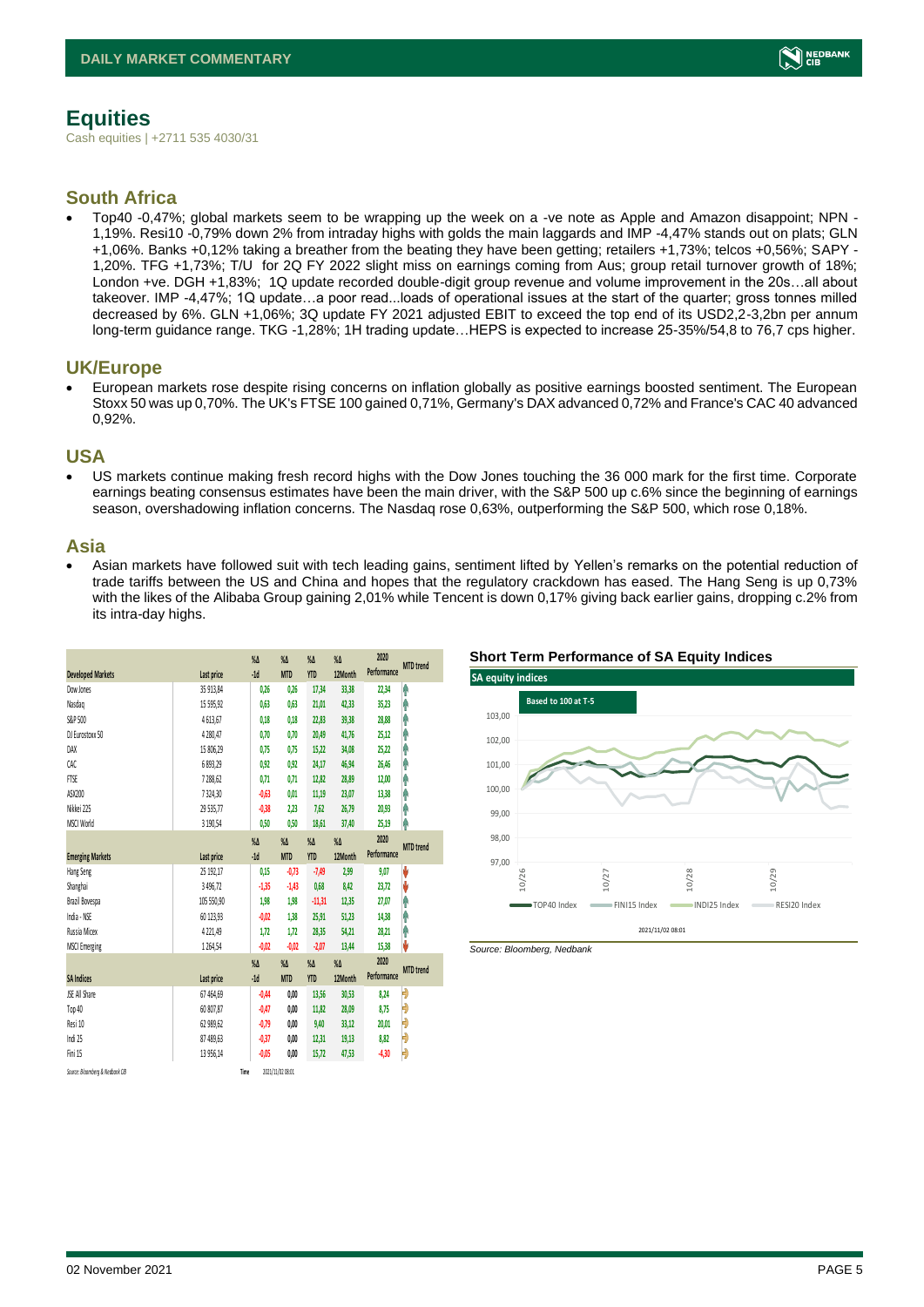# <span id="page-5-0"></span>**Last Day To Trade**

Susan Correia | Scorreia@Nedbankcapital.co.za | +27 11 295 8227

| <b>SHARE CODE</b> | <b>SHARE NAME</b>    | <b>DIVIDEND / INTEREST RATE</b>          |
|-------------------|----------------------|------------------------------------------|
| 2 November 2021   |                      |                                          |
| <b>NTCP</b>       | Netcare Limited Pref | dividend $@$ 289.54110cps                |
| OMU               | Old Mutual Limited   | Unbundling: 1.31954 NED per 100 OMU held |
| Source: JSE       |                      |                                          |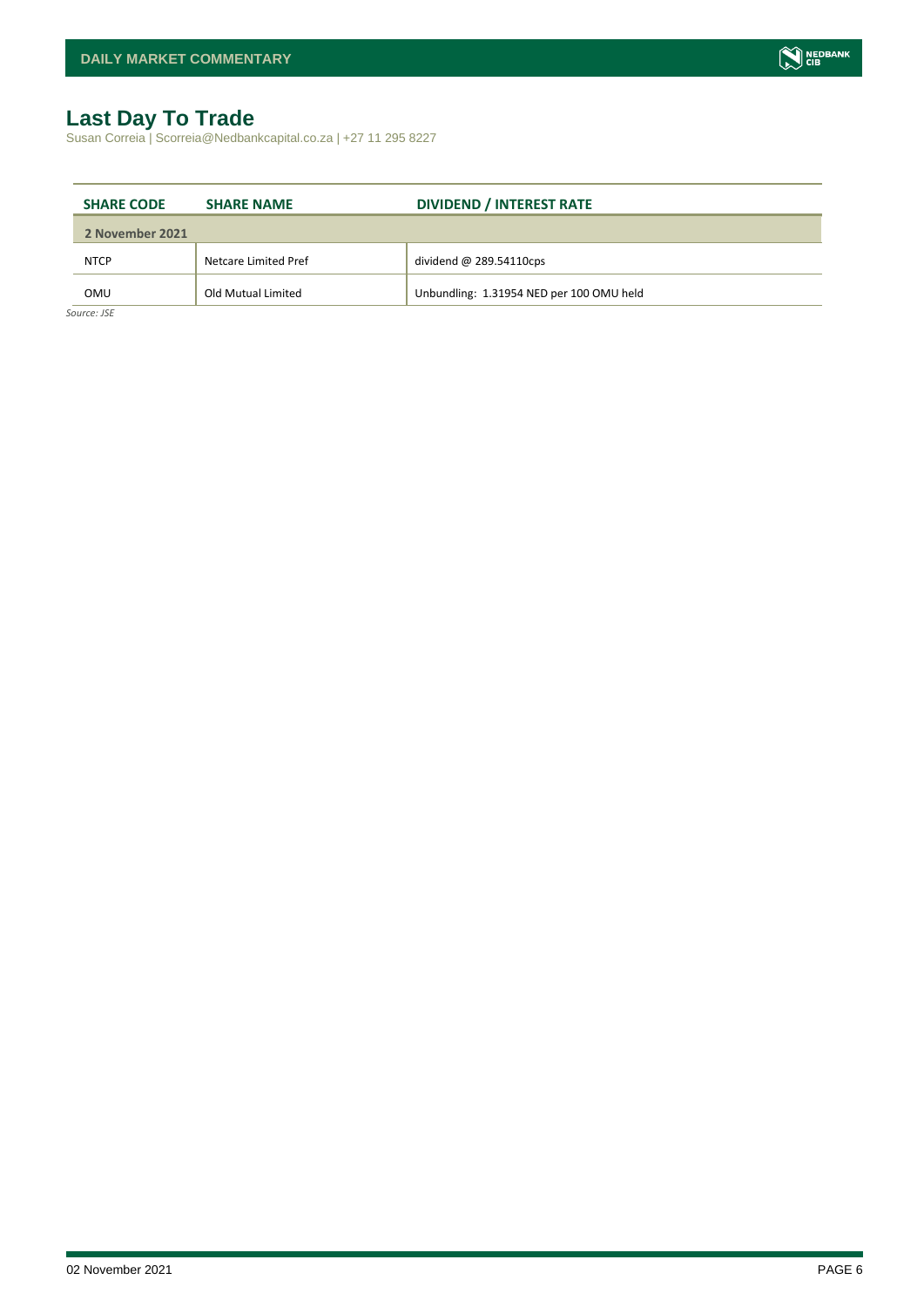# <span id="page-6-0"></span>**JSE Performance**

Nedbank CIB Market Commentary | CIBMarketComm@Nedbank.co.za | +27 11 537 4091

|                                    |            | %Δ      | %Δ         | %Δ         | %Δ       | 2020        |           |
|------------------------------------|------------|---------|------------|------------|----------|-------------|-----------|
| <b>Top40 constituents</b>          | Last price | $-1d$   | <b>MTD</b> | <b>YTD</b> | 12Month  | Performance | MTD trend |
| ABG: Absa Group Ltd                | 140,00     | 0,04    | 0,00       | 16,80      | 59,34    | $-19,72$    | Đ         |
| AGL: Anglo American Plc            | 575,20     | 0,41    | 0,00       | 21,28      | 53,47    | 21,60       | Đ         |
| AMS: Anglo American Platinum Ltd   | 1543,40    | $-0,59$ | 0,00       | 13,81      | 48,40    | 10,39       | Đ         |
| ANG: Anglogold Ashanti Ltd         | 285,28     | $-2,62$ | 0,00       | $-16,71$   | $-30,01$ | 8,22        | Đ         |
| APN : Aspen Pharmacare Holdings Lt | 243,25     | $-1,18$ | 0,00       | 94,03      | 106,77   | 5,16        | Đ         |
| BHP: Bhp Group Plc                 | 402,54     | $-1,22$ | 0,00       | 3,46       | 26,69    | 17,98       | Đ         |
| BID: Bid Corp Ltd                  | 327,84     | $-0,23$ | 0,00       | 24,64      | 46,88    | $-20,34$    | Đ         |
| BTI: British American Tobacco Plc  | 533,90     | $-1,13$ | 0,00       | $-2,12$    | 3,87     | $-8,69$     | Đ         |
| BVT: Bidvest Group Ltd             | 191,39     | $-0,22$ | 0,00       | 21,89      | 47,22    | $-23,32$    | Đ         |
| CFR : Financiere Richemont-Dep Rec | 187,98     | $-0,17$ | 0,00       | 43,39      | 84,38    | 19,69       | Đ         |
| CLS : Clicks Group Ltd             | 278,84     | $-1,66$ | 0,00       | 10,36      | 17,57    | $-1,53$     | Ð         |
| CPI : Capitec Bank Holdings Ltd    | 1706,78    | $-0,37$ | 0,00       | 19,13      | 44,81    | $-0,94$     | Đ         |
| DSY: Discovery Ltd                 | 139,93     | 0,04    | 0,00       | $-8,86$    | 26,92    | 27,28       | Đ         |
| EXX : Exxaro Resources Ltd         | 167,25     | 1,94    | 0,00       | 24,53      | 57,46    | 5,92        | Đ         |
| FSR: Firstrand Ltd                 | 58,01      | $-0,34$ | 0,00       | 13,66      | 52,74    | $-18,73$    | Đ         |
| GFI: Gold Fields Ltd               | 143,31     | $-2,55$ | 0,00       | 4,17       | $-22,25$ | 43,50       | Đ         |
| GLN : Glencore Plc                 | 75,41      | 1,06    | 0,00       | 67,12      | 136,88   | 7,95        | Đ         |
| GRT : Growthpoint Properties Ltd   | 12,96      | $-2,26$ | 0,00       | 3,10       | 19,23    | $-43,15$    | Đ         |
| IMP : Impala Platinum Holdings Ltd | 197,99     | $-4,47$ | 0,00       | $-1,94$    | 35,55    | 40,68       | Đ         |
| INL: Investec Ltd                  | 70,00      | 1,38    | 0,00       | 91,05      | 132,71   | $-37,83$    | Đ         |
| INP: Invested Plc                  | 69,00      | 1,56    | 0,00       | 83,27      | 128,48   | $-42,72$    | Đ         |
| MCG: Multichoice Group Ltd         | 121,47     | $-1,53$ | 0,00       | $-9,35$    | $-9,55$  | 0,00        | Đ         |
| MNP: Mondi Plc                     | 380,60     | $-0,21$ | 0,00       | 10,92      | 21,61    | 5,16        | Ð         |
| MRP : Mr Price Group Ltd           | 199,96     | 0,30    | 0,00       | 17,18      | 61,26    | $-6,49$     | Đ         |
| MTN: Mtn Group Ltd                 | 136,98     | 1,11    | 0,00       | 127,58     | 134,96   | $-27,03$    | Đ         |
| NED: Nedbank Group Ltd             | 173,91     | 0,47    | 0,00       | 34,31      | 76,13    | $-39,58$    | Đ         |
| NPH : Northam Platinum Holdings Lt | 228,75     | 0,47    | 0,00       | 9,17       | 44,19    | 69,50       | Ð         |
| NPN : Naspers Ltd-N Shs            | 2590,14    | $-1,19$ | 0,00       | $-14,22$   | $-18,99$ | 31,80       | Đ         |
| NRP : Nepi Rockcastle Plc          | 102,40     | $-0,29$ | 0,00       | 9,52       | 73,65    | $-21,25$    | Đ         |
| OMU: Old Mutual Ltd                | 15,59      | 0,19    | 0,00       | 31,12      | 60,06    | $-39,52$    | Ð         |
| PRX : Prosus Nv                    | 1335,18    | $-0,30$ | 0,00       | $-16,72$   | $-19,59$ | 52,39       | Đ         |
| REM : Remgro Ltd                   | 134,63     | $-0,11$ | 0,00       | 39,95      | 54,75    | $-32,51$    | Ð         |
| RNI : Reinet Investments Sca       | 275,70     | $-2,80$ | 0,00       | 0,03       | 7,19     | $-0,68$     | Ð         |
| SBK: Standard Bank Group Ltd       | 135,43     | 0,68    | 0,00       | 6,57       | 26,70    | $-24,50$    | Đ         |
| SHP: Shoprite Holdings Ltd         | 181,49     | $-0,25$ | 0,00       | 29,64      | 40,49    | 11,18       | Đ         |
| SLM : Sanlam Ltd                   | 62,75      | $-0,10$ | 0,00       | 6,81       | 31,77    | $-25,73$    | Đ         |
| SOL: Sasol Ltd                     | 256,61     | 0,40    | 0,00       | 91,60      | 188,49   | $-55,87$    | Đ         |
| SPP: Spar Group Limited/The        | 194,98     | $-0,12$ | 0,00       | 2,87       | 13,37    | $-4,04$     | Đ         |
| SSW : Sibanye Stillwater Ltd       | 53,34      | 0,28    | 0,00       | $-11,10$   | 8,75     | 67,18       | Ð         |
| VOD: Vodacom Group Ltd             | 135,58     | 0,52    | 0,00       | 9,00       | 9,98     | 7,88        | Đ         |
| WHL: Woolworths Holdings Ltd       | 53,91      | $-0,72$ | 0,00       | 36,34      | 55,09    | $-18,64$    | Đ         |
|                                    |            |         |            |            |          |             |           |

 $Source: Bloomberg & Nedbank *CB*$ 

Time 2021/11/02 08:01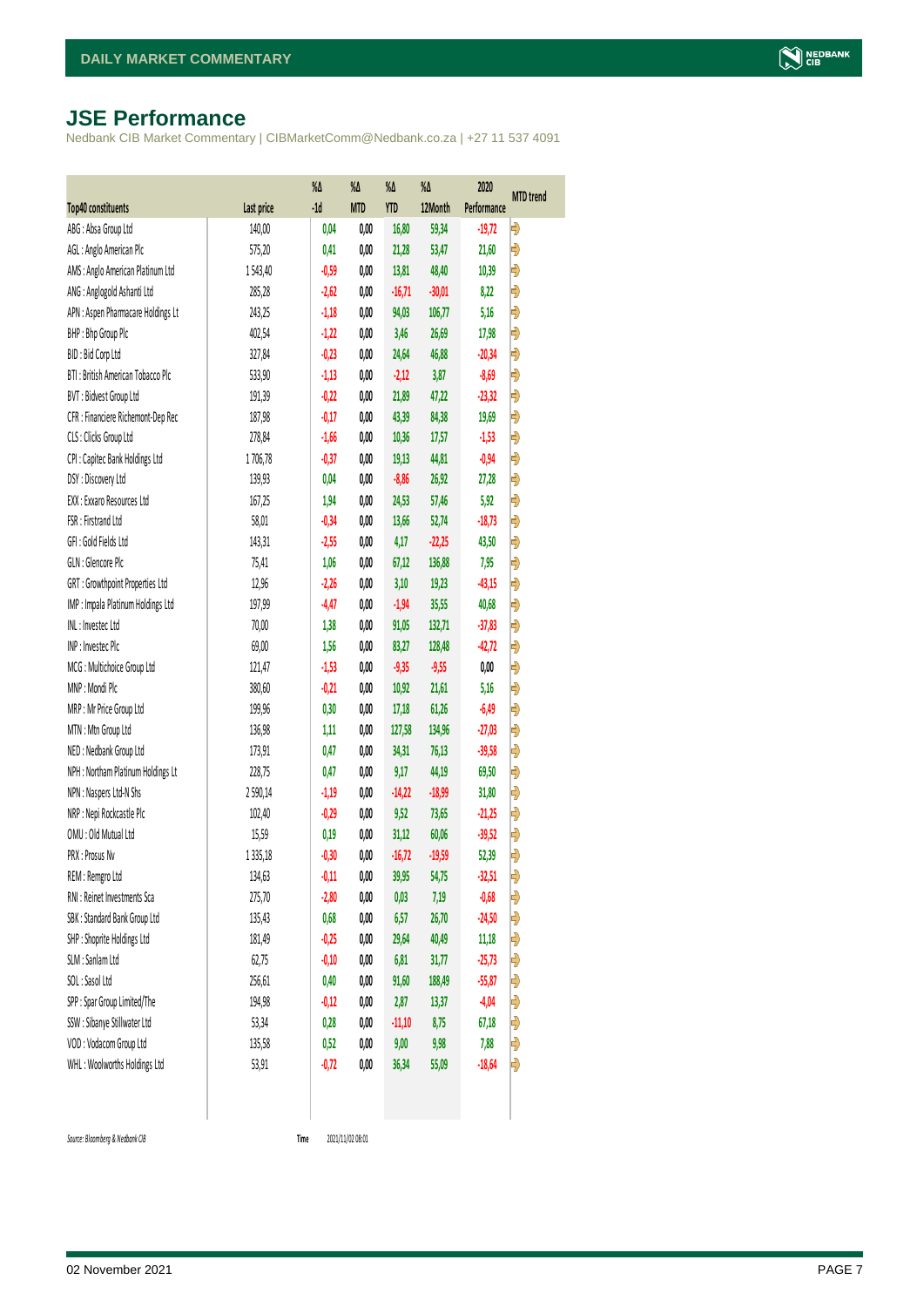# <span id="page-7-0"></span>**Economic Calendar**

Nedbank CIB Market Commentary | CIBMarketComm@Nedbank.co.za | +27 11 537 4091

|                          | Country                                                                                                 | Event                                | Period           | Survey     | Actual         | Prior           | Revised |
|--------------------------|---------------------------------------------------------------------------------------------------------|--------------------------------------|------------------|------------|----------------|-----------------|---------|
| 01-November              |                                                                                                         |                                      |                  |            |                |                 |         |
| 02:30 AM                 | JN                                                                                                      | Nikkei Japan PMI Mfg                 | OCT <sub>P</sub> |            | 53,2           | 53,2            |         |
| 03:45 AM                 | СH                                                                                                      | Caixin China PMI Mfg                 | <b>OCT</b>       | 50,0       | 50,6           | 50,0            |         |
| 09:00 AM                 | GE                                                                                                      | Retail Sales YoY                     | AUG              | 1,80%      | $-0,90%$       | 0,40%           |         |
| 11:30 AM                 | UK                                                                                                      | Markit UK PMI Manufacturing SA       | OCT <sub>P</sub> | 57,7       | 57,8           | 57,8            |         |
| 03:45 PM                 | US                                                                                                      | Markit US Manufacturing PMI          | OCT <sub>P</sub> | 59,2       | 58,4           | 58,4            |         |
| 04:00 PM                 | US                                                                                                      | <b>ISM Manufacturing</b>             | <b>OCT</b>       | 60,5       | 60,8           | 61,1            |         |
| 02-November              |                                                                                                         |                                      |                  |            |                |                 |         |
| 12:00 AM                 | SA                                                                                                      | Naamsa Vehicle Sales YoY             | <b>OCT</b>       | 9,8%       | 15,8%          | 15,8%           |         |
| 10:55 AM                 | GE                                                                                                      | Markit/BME Germany Manufacturing PMI | OCT <sub>F</sub> | 58,2       |                | 58,2            |         |
| 11:00 AM                 | EC                                                                                                      | Markit Eurozone Manufacturing PMI    | OCT <sub>F</sub> | 58,5       |                | 58,5            |         |
| 11:00 AM                 | SA                                                                                                      | <b>Barclays Manufacturing PMI</b>    | <b>OCT</b>       | 55,8       |                | 56,8            |         |
| 03-November              |                                                                                                         |                                      |                  |            |                |                 |         |
| 03:45 AM                 | $\mathsf{CH}% _{\mathsf{C}}^{\mathsf{C}}(\mathsf{C})=\mathsf{CH}_{\mathsf{C}}^{\mathsf{C}}(\mathsf{C})$ | Caixin China PMI Services            | <b>OCT</b>       | 53,1       |                | 53,4            |         |
| 11:30 AM                 | UK                                                                                                      | Markit/CIPS UK Services PMI          | OCT <sub>F</sub> | 58,0       |                | 58,0            |         |
| 12:00 PM                 | EC                                                                                                      | Unemployment Rate                    | <b>SEP</b>       | 7,40%      | $\overline{a}$ | 7,50%           |         |
| 02:15 PM                 | US                                                                                                      | ADP Employment Change                | <b>OCT</b>       | 400k       |                | 568k            |         |
| 03:45 PM                 | US                                                                                                      | Markit US Services PMI               | OCT <sub>F</sub> | 58,2       |                | 58,2            |         |
| 04:00 PM                 | US.                                                                                                     | Factory Orders Ex Trans              | <b>SEP</b>       | 0,0%       |                | 0,5%            |         |
| 04:00 PM                 | US                                                                                                      | Factory Orders                       | <b>SEP</b>       | 0,1%       |                | 1,2%            |         |
| 08:00 PM                 | US.                                                                                                     | FOMC Rate Decision (Upper Bound)     | NOV <sub>3</sub> | 0,25%      |                | 0,25%           |         |
| 08:00 PM                 | US                                                                                                      | FOMC Rate Decision (Lower Bound)     | NOV <sub>3</sub> | 0,00%      |                | 0,00%           |         |
| 04-November              |                                                                                                         |                                      |                  |            |                |                 |         |
| 09:00 AM                 | GE                                                                                                      | Factory Orders WDA YoY               | SEP              | 11,3%      |                | 26,1%           |         |
| 10:55 AM                 | GE                                                                                                      | Markit Germany Services PMI          | OCT <sub>F</sub> | 52,4       |                | 52,4            |         |
| 11:00 AM                 | EC                                                                                                      | Markit Eurozone Services PMI         | OCT <sub>F</sub> | 54,7       |                | 54,7            |         |
| 12:00 PM                 | EC                                                                                                      | PPI YoY                              | <b>SEP</b>       | 15,4%      |                | 13,4%           |         |
| 02:00 PM                 | UK                                                                                                      | Bank of England Bank Rate            | NOV <sub>4</sub> | 0,10%      |                | 0,10%           |         |
| 02:00 PM                 | UK                                                                                                      | <b>BOE Corporate Bond Target</b>     | <b>NOV</b>       | GBP 20b    |                |                 |         |
| 02:00 PM                 | UK                                                                                                      | <b>BOE Asset Purchase Target</b>     | <b>NOV</b>       | GBP 875b   |                | <b>GBP 875b</b> |         |
| 02:30 PM                 | US                                                                                                      | Trade Balance                        | <b>SEP</b>       | USD -80,2b |                | USD -73,3b      |         |
|                          |                                                                                                         |                                      |                  |            |                |                 |         |
| <b>Source: Bloomberg</b> |                                                                                                         | 2021/11/02 08:01                     |                  |            |                |                 |         |